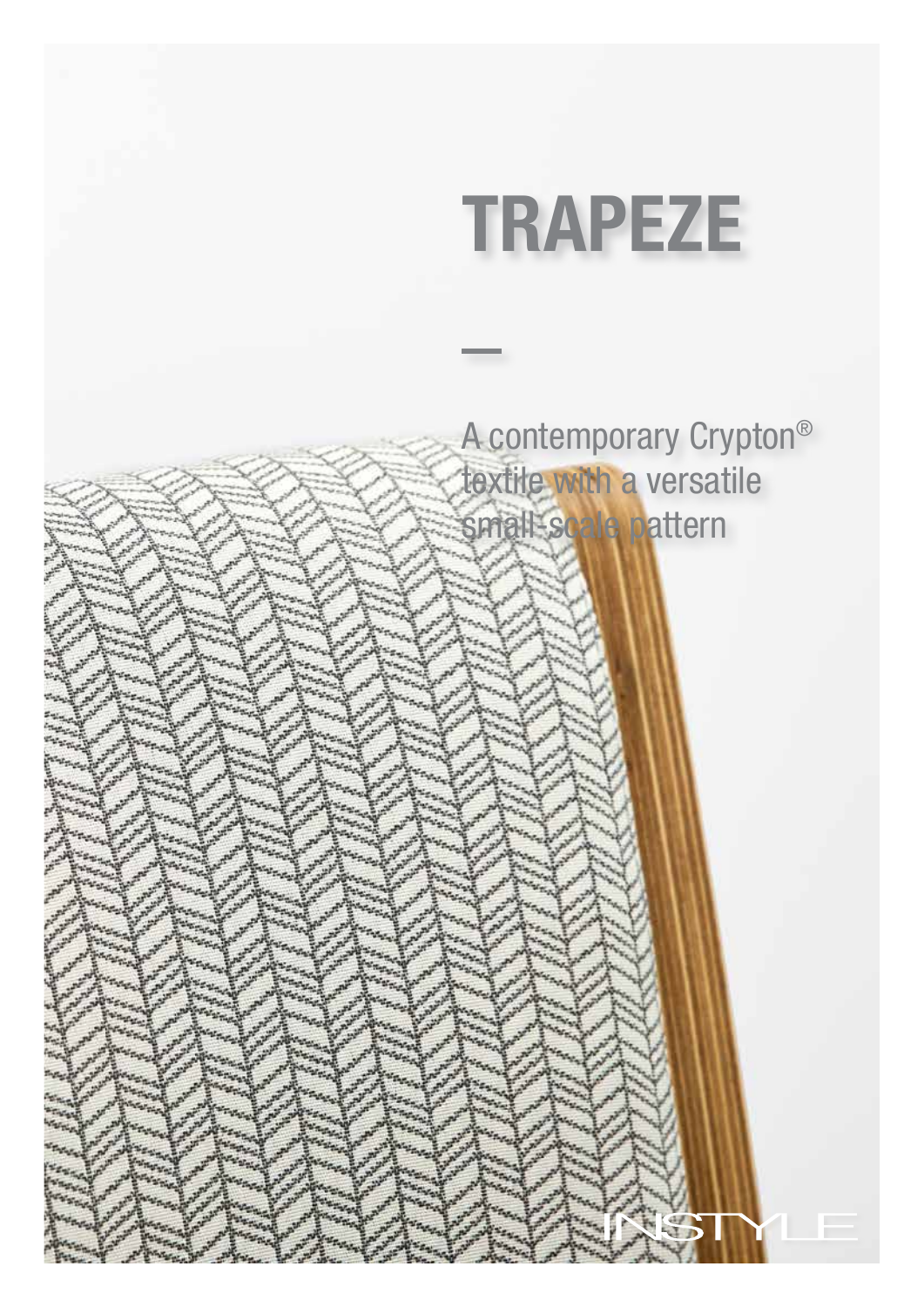# **TRAPEZE**



TRAPEZE Highwire



TRAPEZE Somersault



TRAPEZE Troupe



TRAPEZE Gala





TRAPEZE Artiste TRAPEZE Circus



TRAPEZE Flying



TRAPEZE Elite



TRAPEZE Magical



TRAPEZE Slippery Dip



TRAPEZE Juggler



TRAPEZE Balance



TRAPEZE Interval



TRAPEZE Catch



TRAPEZE Ringmaster



TRAPEZE Wizard

Product may vary in colour due to the nature of the media Patterns shown are not to scale Please refer to website for current colour range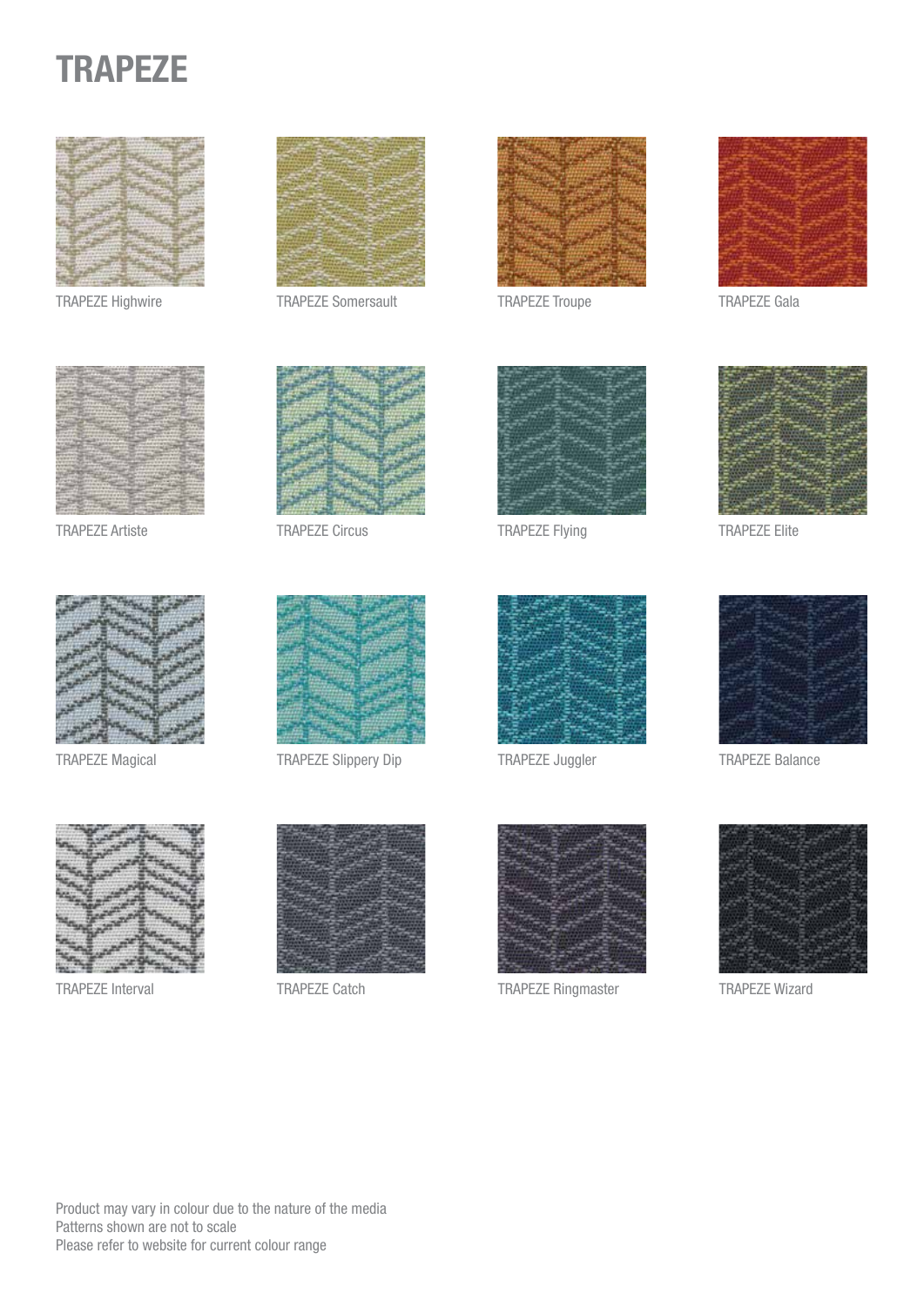## TRAPEZE **High Performance - Healthcare**



#### COMPOSITION  $100\%$  polyester + Crypton<sup>®</sup> finish and

WIDTH / ROLL SIZE 137cm / 55m approx.

WEIGHT 361gsm

PATTERN REPEAT H 2.5cm V 1.7cm

CARE CODE Crypton

#### ABRASION Martindale AS2 Wyzenbeek AS

| Martindale AS2001.2.25<br>Wyzenbeek ASTM 4157       | 42,500<br>100,000 double rubs                                                                                  |
|-----------------------------------------------------|----------------------------------------------------------------------------------------------------------------|
| <b>CTA RATING</b>                                   | <b>HEAVY DUTY</b><br>COMMERCIAL USE                                                                            |
| <b>SEAM SLIPPAGE</b><br>AS2001.2.22                 | Warp 4.0mm Weft 3.0mm                                                                                          |
| PILLING<br>Martindale IWS196                        | 5                                                                                                              |
| <b>LIGHTFASTNESS</b><br>ISO 105-B02                 | >6                                                                                                             |
| <b>WATER REPELLENCY</b><br>AATCC 22-2005 Spray Test | Rating 90                                                                                                      |
| <b>FIRE RATINGS</b><br>ASS/NZS 1530.3               | Ignitability<br>10<br>Spread of Flame<br>0<br><b>Heat Evolved</b><br>3<br>5<br>Smoke Developed                 |
| AS/NZS 3837 (AS 1537.1)                             | <b>BCA Group 2</b><br>Av. Specific Extinction Area 97.6m2/kg                                                   |
| ISO 5660.1                                          | NZBC Group 2-S<br>Av. Specific Extinction Area 70.1m <sup>2</sup> /kg                                          |
| <b>APPLICATION</b>                                  | Upholstery, screen, wall panel<br>Ideal for healthcare, hospitality, office,<br>public building, education and |

residential applications

PLEASE NOTE Results from performance tests are

guidelines only

backing

#### ENVIRONMENT

- Crypton<sup>®</sup> does not contain any toxic chemicals, heavy metals, perfluorooctanoic acids (PFOAs), carcinogens or VOCs. All chemicals are recycled during the Crypton® process.
- Gold Indoor Advantage™ Certified by Scientific Certification Systems as low-VOC, meeting the Green Star emission requirements. Test certificate available on request.
- The manufacturer is a member of E3 (Encouraging Environmental Excellence Program) and operates an Environmental Management System.

#### GREEN STAR

• TRAPEZE can be used on white furniture certified to Ecospecifier, AFRDI, ECNZ and GECA. The Green Star Rating Tool states "Where at least 90% of an item's mass is certified to a GBCA recognised standard, the item can be entered as a certified product at Level A, B or C." Therefore any fabric can be used as fabrics are almost always under 10% by weight of a furniture item.

#### WELL

TRAPEZE can contribute to the following WELL criteria:

• Toxic Material Reduction: TRAPEZE is free of PFCs, flame retardants, phthalates and urea formaldehyde